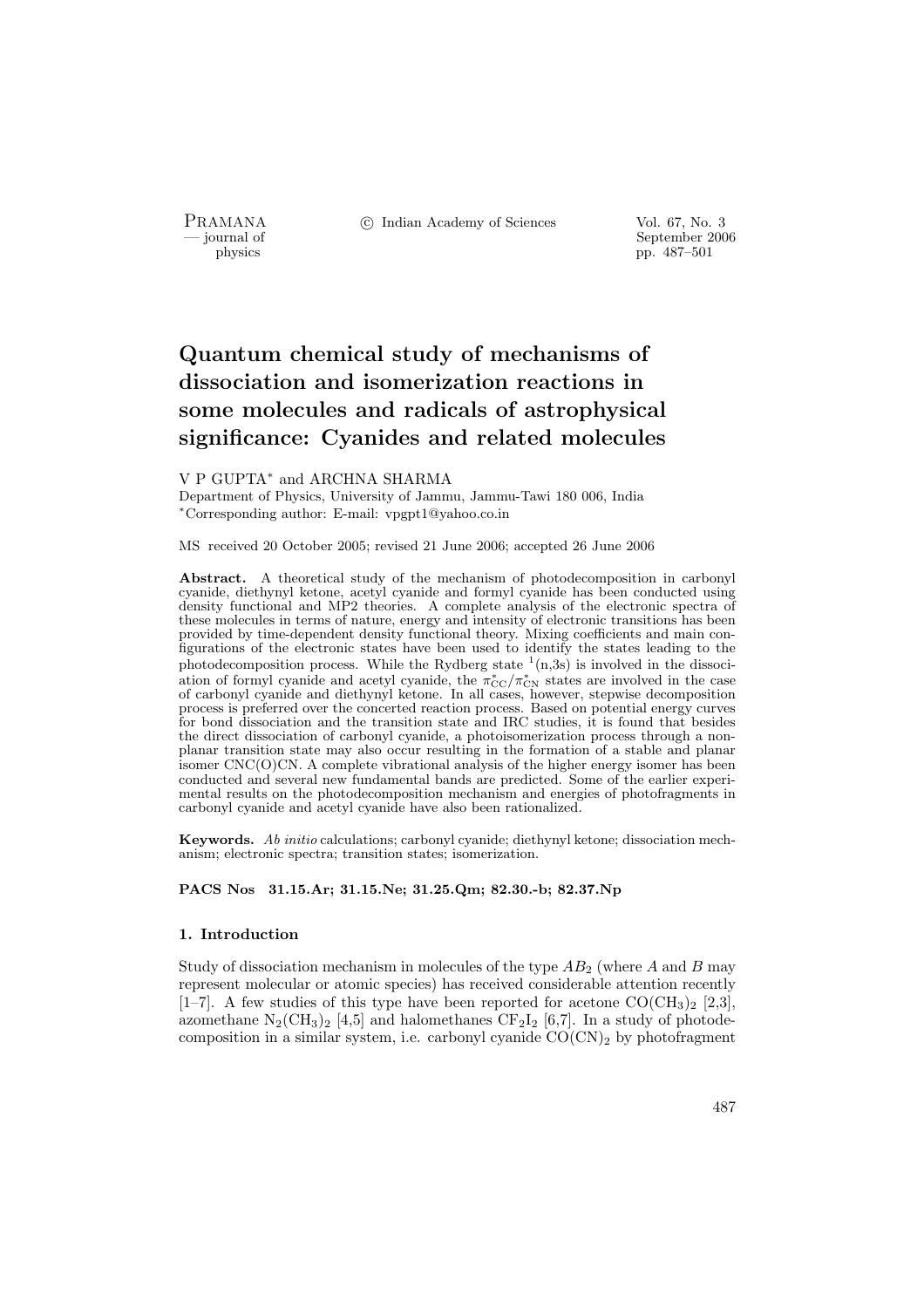translational spectroscopy, Furlan  $et \ al \ [1]$  detected the presence of OCCN radical which further decomposed into CO and CN• . However, in a related study on acetyl cyanide [8], no OCCN radical could be detected. The prevalence of carbonyl and cyano compounds in the interstellar medium [9] also suggests the likelihood of molecules containing these groups to be of astrophysical importance. An attempt is, therefore, being made to understand at a theoretical level the mechanism of molecular dissociation and rearrangement in the short-lived carbonyl cyanide molecule and to correlate the photodecomposition process with its electronic, spectral and structural characteristics. Some of the experimental findings on the mechanisms and products of dissociation in carbonyl cyanide and acetyl cyanide are being rationalized from a theoretical point of view. Studies are also being reported on other short-lived molecules and molecular ions such as diethynyl ketone, acetyl cyanide, formyl cyanide and  $CH<sub>3</sub>CO$  radical. An attempt is being made to identify the electronic states involved in the molecular dissociation processes and to find the possibilities of different transition states involved in dissociation or photoisomerisation processes. Calculations on energy, transition states, intrinsic reaction coordinates and electronic transitions in the molecules and ions are being used for the purpose.

# 2. Theoretical methods

Restricted and unrestricted density functional theory using B3LYP functionals and HF theory with second-order Moller-Plesset (MP2) corrections have been used in the present computations. Geometrical parameters were fully optimized using basis sets  $6-311++G$   $(2df,2p)$ ,  $6-311+G^*$  and  $6-31G^*$ , which were also used to compute electronic energies, harmonic vibrational frequencies and zero-point vibrational energies (ZPE). Geometry optimizations were carried out to better than  $0.001$  Å for bond lengths and  $0.1°$  for bond angles with a self-consistent field convergence of at least  $10^{-9}$  on the density matrix and with a residual r.m.s. force of less than  $10^{-4}$ a.u. In order to understand bond dissociation mechanism, potential energy surface scans were conducted using unrestricted B3LYP/6-31G<sup>∗</sup> and unrestricted MP2/6- 31G<sup>∗</sup> methods as the character of the wavefunction may change from a closed shell singlet to an open shell singlet along the reaction course. A search for the transition state structure was carried out by the STQN (QST2) procedure suggested by Peng et al [10]. The transition state was characterized by harmonic frequency analysis. Intrinsic reaction coordinate (IRC) studies were conducted by MP2 and DFT methods to analyze the reaction pathways from the transition states. Electronic transitions were calculated using time-dependent density functional (TD-DFT) theory with BLYP functionals and  $6-311++G(2df,2p)$  basis set. All the calculations were performed using the computer software, Gaussian 98W [1].

### 3. Results and discussion

### 3.1 Decomposition process

The three-body photodecomposition event in a molecule may proceed either via sequential steps such as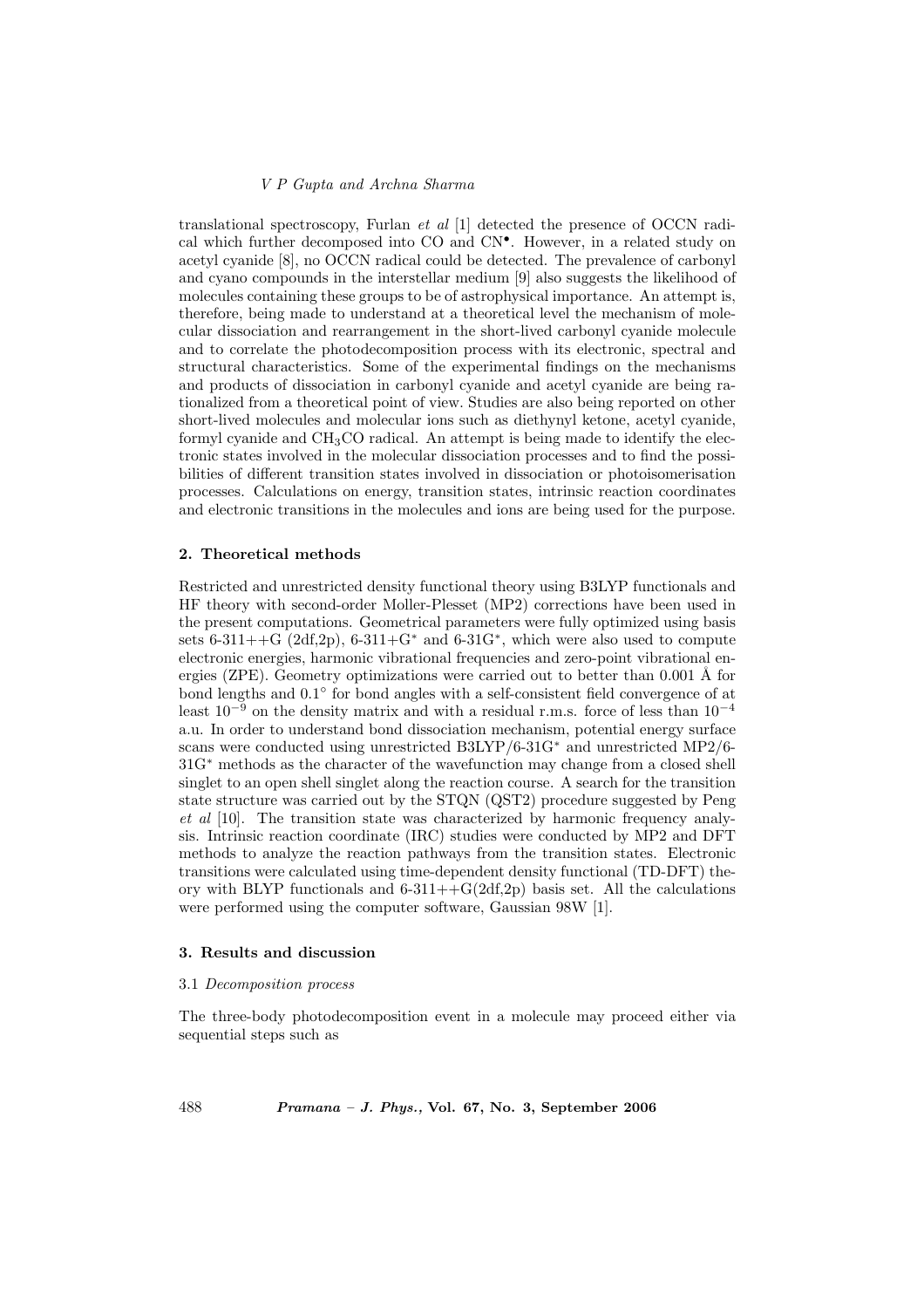Dissociation mechanisms in molecules of the type  $AB_2$ 

$$
ABC + h\nu \to AB + C,\tag{1a}
$$

$$
AB + C \to A + B + C \tag{1b}
$$

or by concerted reaction

$$
ABC + h\nu \to A + B + C. \tag{2}
$$

Accordingly, photodecomposition in molecules of the type  $AB_2$  such as  $CO(CN)_2$ and  $CO(CCH)_2$  [A=CO, B=CN, CCH] may follow a sequential route

$$
AB_2 \to AB + B \to A + B + B \tag{3}
$$

or the concerted route

$$
AB_2 \to A + B + B. \tag{4}
$$

In the case of acetyl cyanide CH<sub>3</sub>COCN  $[A=CH_3, B=CO, C=CN]$ , the possible routes in accordance with the above equations are

$$
CH_3COCN \rightarrow CH_3CO^{\bullet} + CN^{\bullet} \rightarrow CH_3^{\bullet} + CN^{\bullet} + CO,
$$
 (5)

$$
CH_3COCN \rightarrow CH_3^{\bullet} + COCN^{\bullet} \rightarrow CH_3^{\bullet} + CN^{\bullet} + CO.
$$
 (6)

In the present study, the decomposition process is being analyzed from energy considerations as well as from potential energy curves.

In order to understand from energy considerations whether the photodecomposition follows a sequential or concerted process, the electronic energies  $(E_{elec.})$ , zero-point energies (ZPE) and total energies of the parent molecules, i.e. carbonyl cyanide  $CO(CN)_2$ , acetyl cyanide (CH<sub>3</sub>COCN), formyl cyanide (HCOCN) and diethynyl ketone  $\text{CO}(\text{CCH})_2$  and their possible radicals such as  $\text{CN}^{\bullet}$ ,  $\text{COCN}^{\bullet}$ ,  $CH<sub>3</sub>CO<sup>•</sup>$ ,  $CH<sub>3</sub><sup>•</sup>$ , COH<sup>°</sup>, COOCH<sup><sup>°</sup> and CCH<sup>°</sup> were obtained from restricted and</sup> unrestricted DFT theories in basis set  $6-311++G(2df,2p)$ . These are given in table 1. The table also contains energies for carbonyl cyanide, COCN• and CN• based on MP2 calculations as described above. Dissociation energies of these molecules and radicals after zero-point energy corrections together with the lengths of the C–CN/C–CCH bonds that break during the dissociation process are given in table 2.

It follows from tables 1 and 2 that stepwise decomposition of  $CO(CN)_2$  into COCN<sup> $\bullet$ </sup> + CN $\bullet$ , in accordance with eq. (3), requires 97.2 kcal/mol of energy, after accounting for the zero-point energy corrections in B3LYP/6-311++G(2df,2p) calculations. Lower basis MP2/6-31G(d) calculations, however, predict a much higher value of 126.0 kcal/mol. After taking into account exit barrier for  $\alpha$ -cleavage of about 13 kcal/mol [8], the dissociation energies should be about 110 kcal/mol. (DFT) and 139 kcal/mol (MP2). Based on the photofragment translational spectroscopy, Furlan *et al*  $[1]$  suggested the upper limit for dissociation energy of carbonyl cyanide to be between 102.8 and 114.8 kcal/mol. Our  $B3LYP/6-311++G(2df,2p)$  value of about 110 kcal/mol therefore, agrees with the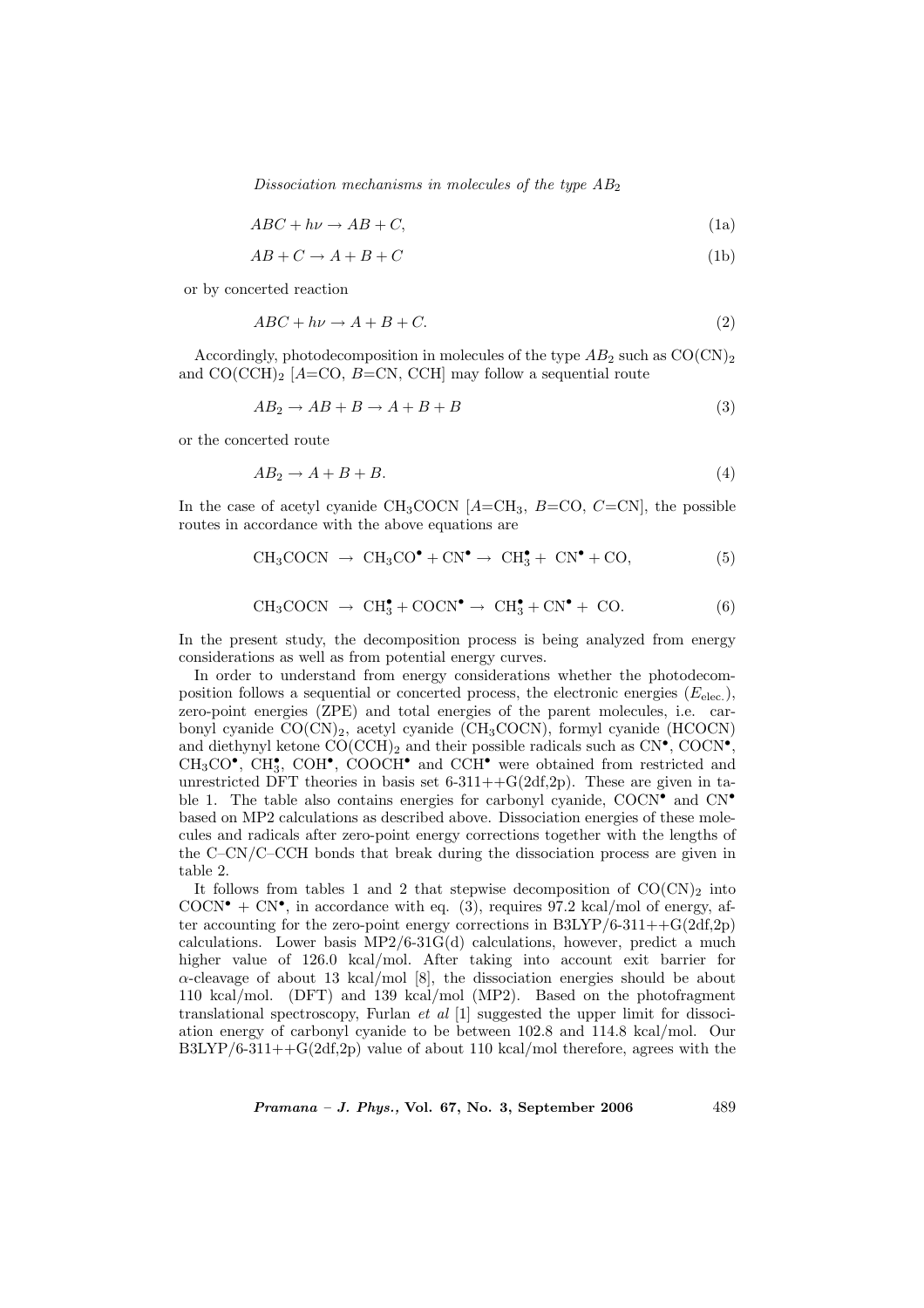|                                 | $E_{\rm elect.}$ | <b>ZPE</b> | $E_{\rm total}$ |
|---------------------------------|------------------|------------|-----------------|
| Molecule                        | (kcal/mol)       | (kcal/mol) | (kcal/mol)      |
| $CO(CN)_2$                      | $-187722.8$      | 15.9       | $-187706.9$     |
| CO(CN) <sub>2</sub> (MP2)       | $-187159.9$      | 15.2       | $-187144.6$     |
| COCN <sup>•</sup>               | $-129406.2$      | 8.7        | $-129397.6$     |
| $COCN^{\bullet}$ (MP2)          | $-129012.1$      | 10.3       | $-129001.7$     |
| CO                              | $-71152.8$       | $3.2\,$    | $-71149.6$      |
| $CN^{\bullet}$                  | $-58215.2$       | 3.1        | $-58212.1$      |
| $CN^{\bullet}$ (MP2)            | $-58020.9$       | 4.1        | $-58016.8$      |
| CH <sub>3</sub> COCN            | $-154511.0$      | 34.1       | $-154476.9$     |
| CH <sub>3</sub> CO <sup>•</sup> | $-96189.0$       | 27.0       | $-96162.0$      |
| CH <sub>3</sub>                 | $-25018.8$       | 18.6       | $-25000.1$      |
| <b>HCOCN</b>                    | $-129815.2$      | 16.6       | $-129800.5$     |
| $COH^{\bullet}$                 | $-71493.3$       | 8.1        | $-71485.1$      |
| CO(CCH) <sub>2</sub>            | $-167525.4$      | 29.4       | $-167496.0$     |
| COCCH <sup>•</sup>              | $-119309.2$      | 15.0       | $-119294.2$     |
| $\mathrm{CCH}^{\bullet}$        | $-48104.2$       | 8.8        | $-48095.4$      |

Table 1. Electronic, zero-point and total energies of carbonyl cyanide and related molecules and radicals in  $B3LYP/6-311++G(2df,2p)$  and  $MP2/6-31G^*$ .

Table 2. C–CN/C–CCH bond lengths and dissociation energies of carbonyl cyanide and related molecules and radicals in  $DFT/6-311++G(2df,2p)$  and MP2/6-31G<sup>∗</sup> after including ZPE corrections.

|                      |              | Bond length                    | Dissociation energy    | Literature               |
|----------------------|--------------|--------------------------------|------------------------|--------------------------|
| Molecule             | Calc.        | Expt.                          | $(kcal/mol)$ (eq. (3)) | (kcal/mol)               |
| $CO(CN)_2$           | 1.4623 (DFT) |                                | 97.2 (DFT)             | $108.8 \pm 6.0^{\circ}$  |
|                      | 1.4691 (MP2) |                                | 126.0 (MP2)            |                          |
| CH <sub>3</sub> COCN | 1.4816       | 1.483 <sup>b</sup>             | $79.2^{\dagger}$ (DFT) | 101.9 <sup>b</sup>       |
|                      |              | $1.477 \pm 0.008$ <sup>c</sup> | $102.8*$ (DFT)         | $104.9^{\circ}$          |
| <b>HCOCN</b>         | 1.4687       | 1.473 <sup>b</sup>             | 102.9 (DFT)            | $102.9^{\rm b}$ ,        |
|                      |              |                                |                        | 118.7 <sup>d</sup>       |
| $CO(C\equiv CH)_{2}$ | 1.4479       | $1.453$ #                      | 106.4 (DFT)            |                          |
| $CH_3CO^{\bullet}$   |              |                                | 12.2 (DFT)             |                          |
| COCN <sup>•</sup>    |              |                                | 35.8 (DFT)             | $\sim$ 30.1 <sup>a</sup> |
| COCCH <sup>•</sup>   |              |                                | 49.1 (DFT)             | $\sim$ 35.9 <sup>b</sup> |

<sup>a</sup>Estimated upper limit, ref. [1]; <sup>b</sup>ref. [8]; <sup>c</sup>ref. [10]; <sup>d</sup>ref. [12]; <sup>e</sup>ref. [18]. \*Reaction path CH<sub>3</sub>COCN  $\rightarrow$  CH<sub>3</sub>CO<sup> $\bullet$ </sup> + CN<sup> $\bullet$ </sup>; <sup>†</sup>reaction path CH<sub>3</sub>COCN  $\rightarrow$  CH<sub>3</sub><sup> $\bullet$ </sup> + COCN<sup> $\bullet$ </sup>;  $#$ in propynal (HCOCCH), ref. [13].

experimental value suggested by Furlan  $et$  al  $[1]$  and supports a step-wise dissociation mechanism for the molecule. In contrast, the concerted mechanism (eq. (4)) requires at least 133.0 kcal/mol energy. Further, the calculated value of the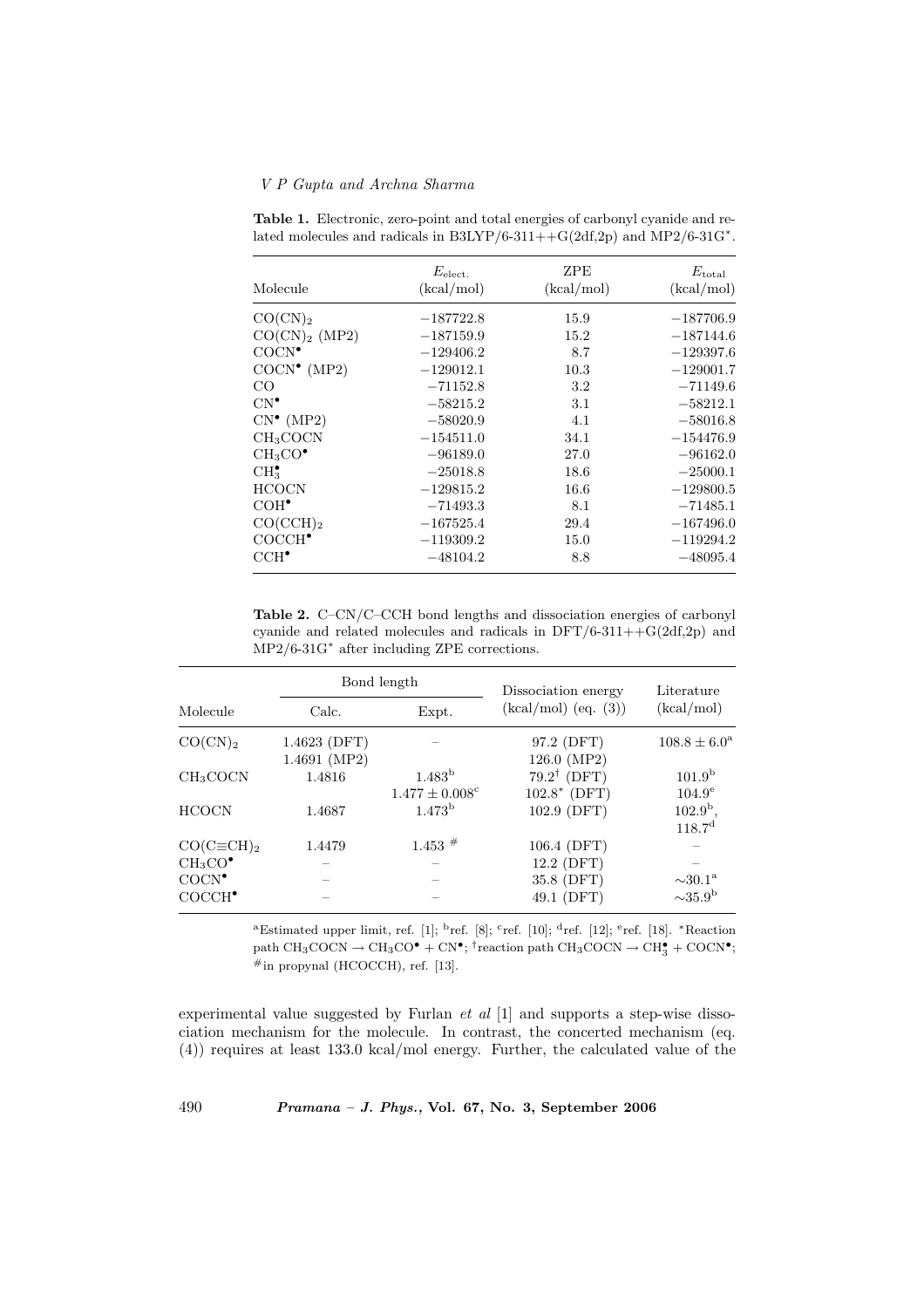dissociation energy for COCN<sup> $\bullet$ </sup>  $\rightarrow$  CO + CN $\bullet$  is found to be 35.8 kcal/mol (DFT) (table 2) which is close to the estimated experimental value of 35.9 kcal/mol [1]. Horwitz et al [8], however, reported a much lower value of 30.1 kcal/mol from RHF ab initio calculations using G2 theory.

Present calculations further tend to rationalize some of the findings of Furlan et al [1] on photodecomposition in  $CO(CN)_2$  and Horwitz *et al* [8] in CH<sub>3</sub>COCN by 193 nm radiation. Since the photon energy of 193 nm radiation is 148.2 kcal/mol, the available energy in photodecomposition experiment of Furlan  $et \ al \ [1]$  in a sequential reaction is 51.0 kcal/mol. This available energy is significantly higher than the bond dissociation energy of 35.8 kcal/mol for COCN $\bullet \to \text{CO} + \text{CN} \bullet$  and may, therefore, give rise to the secondary dissociation process observed by them leading to the formation of the CN radical.

In the case of acetyl cyanide, the photodissociation process may follow either eq. (5) or eq. (6). It follows from table 2 that the photodecomposition of acetyl cyanide to  $\overline{CH_3^{\bullet}} + \overline{OCCN^{\bullet}}$  (eq. (6)) requires only 79.2 kcal/mol of energy as against 102.8 kcal/mol required for dissociation to  $CH_3CO^{\bullet} + CN^{\bullet}$  (eq. (5)). Thus the pathway through decomposition to the OCCN<sup>•</sup> radical may be preferred over the one through the  $CN^{\bullet}$  radical (eq. (5)). Even after discounting for a 13 kcal/mol exit barrier for  $\alpha$ -cleavage of simple first row gas phase carbonyls [8], photoirradiation through a 193 nm (148.2 kcal/mol) radiation may thus cause the cleavage of acetyl cyanide into  $\text{CH}_3^{\bullet} + \text{COCN}^{\bullet}$  with available energy  $(E_{\text{avl.}})$  of 56.0 kcal/mol which is sufficient to further decompose the COCN• radical into  $CO + CN^{\bullet}$  requiring only 35.8 kcal/mol energy. Photodecomposition in acetyl cyanide may then follow a sequential pathway. In contrast, based on ab initio calculations, Horwitz et al [8] suggested that photo-dissociation path is primarily through the formation of CH3CO and CN radicals with dissociation energy of 101.9 kcal/mol, followed by decomposition of the acetyl radical into  $\mathrm{CH}_3^{\bullet}$  and CO. This proposition is not supported by our results. Horwitz et al [8], however, do not exclude the possibility of an alternative  $\alpha$ -cleavage pathway to CH<sub>3</sub> + COCN<sup>•</sup> as a possible source of COCN radical. Similarly, the non-detection of COCN• in the photodecomposition of acetyl cyanide, as against carbonyl cyanide where it is present in upto 75% concentration, may be explained by the fact that the available energy of this radical in acetyl cyanide is 68.9 kcal/mol in contrast to 51.0 kcal/mol in carbonyl cyanide. The higher available energy of the COCN• radical facilitates its decomposition into CO and CN• radical.

Owing to structural similarities in carbonyl cyanide and diethynyl ketone, which are isoelectronic, it is expected that the dissociation processes in the two molecules may also be similar. It follows from tables 1 and 2 that an energy of 106.4 kcal/mol is required to dissociate diethynyl ketone into COCCH and CCH radicals. This value is close to the dissociation energy of carbonyl cyanide (97.2 kcal/mol). No experimental data is, however, available for diethynyl ketone. An energy of 49.1 kcal/mol is required to further dissociate the COCCH radical into  $CO + CCH^{\bullet}$ . This energy is much higher than that required for similar decomposition of the COCN radical. On photodecomposition of diethynyl ketone by 193 nm radiation, COCCH radical may have an available energy of 28.8 kcal/mol, after discounting for the exit barrier of about 13 kcal/mol for  $\alpha$ -cleavage [8]. Since this energy is much less than the dissociation energy, a further decomposition of the COCCH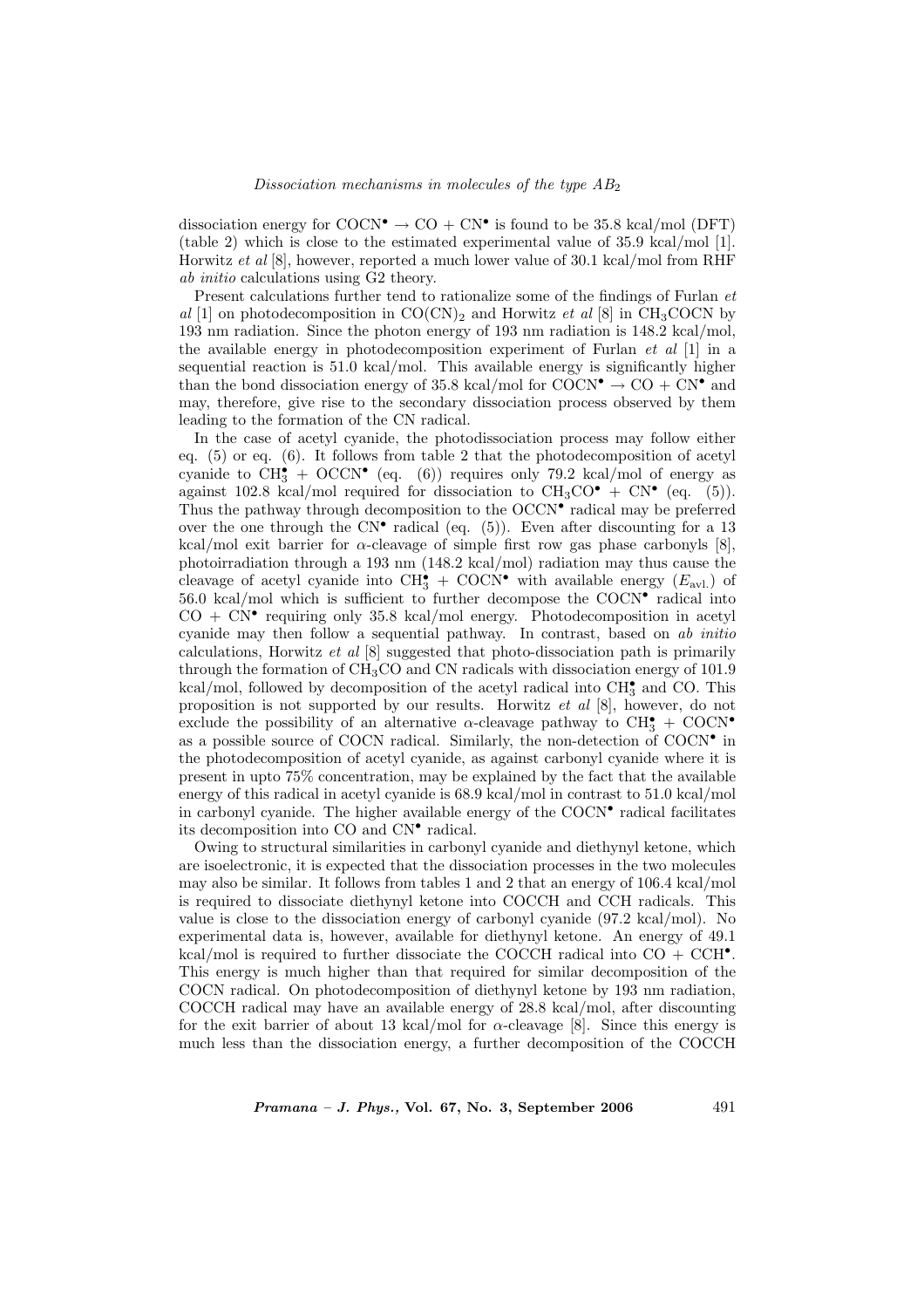radical is not expected.

### 3.2 Potential energy curve for bond dissociation in carbonyl cyanide

In order to understand C–CN bond rupture process in carbonyl cyanide, potential energy surface scans were performed by UMP2/6-31G<sup>∗</sup> and UB3LYP/6-31G<sup>∗</sup> methods by increasing the C–CN bond length from 1.10 to 3.90 Å in intervals of 0.01 Å. A plot of bond distance versus relative energy with respect to the energy minima in the two cases is given in figure 1. Both the methods give almost identical curves, particularly near the equilibrium position. Total energies at equilibrium in DFT and MP2 calculations are found to be −187657.7 and −187159.9 kcal/mol, respectively (figure 1). In the DFT curve the dissociation process starts at C–CN bond length of 3.8355 Å whereas in MP2 it starts at a bond length of  $3.8400 \text{ Å}$ . Total energies at these points in DFT and MP2 calculations are found to be −187544.1 and −187037.9 kcal/mol, respectively, and give an estimate of dissociation energy in the two cases to be 113.5 kcal/mol and 122.0 kcal/mol, respectively. These values are close to the experimental value which is  $108.8 \pm 6.0$  kcal/mol [1]. However, it may be mentioned that although the potential energy curves are effective in finding



Figure 1. Potential energy curves for C–CN bond dissociation in B3LYP/6-31G<sup>\*</sup> ( $\bullet$ -) and MP2/6-31G<sup>\*</sup> (- $\Box$ ) in carbonyl cyanide. The abscissa is the C–CN bond length in  $\AA$  and ordinates are energies in kcal/mol relative to the energy minima which are −187159.9 and −187657.7 kcal/mol in MP2 and DFT, respectively.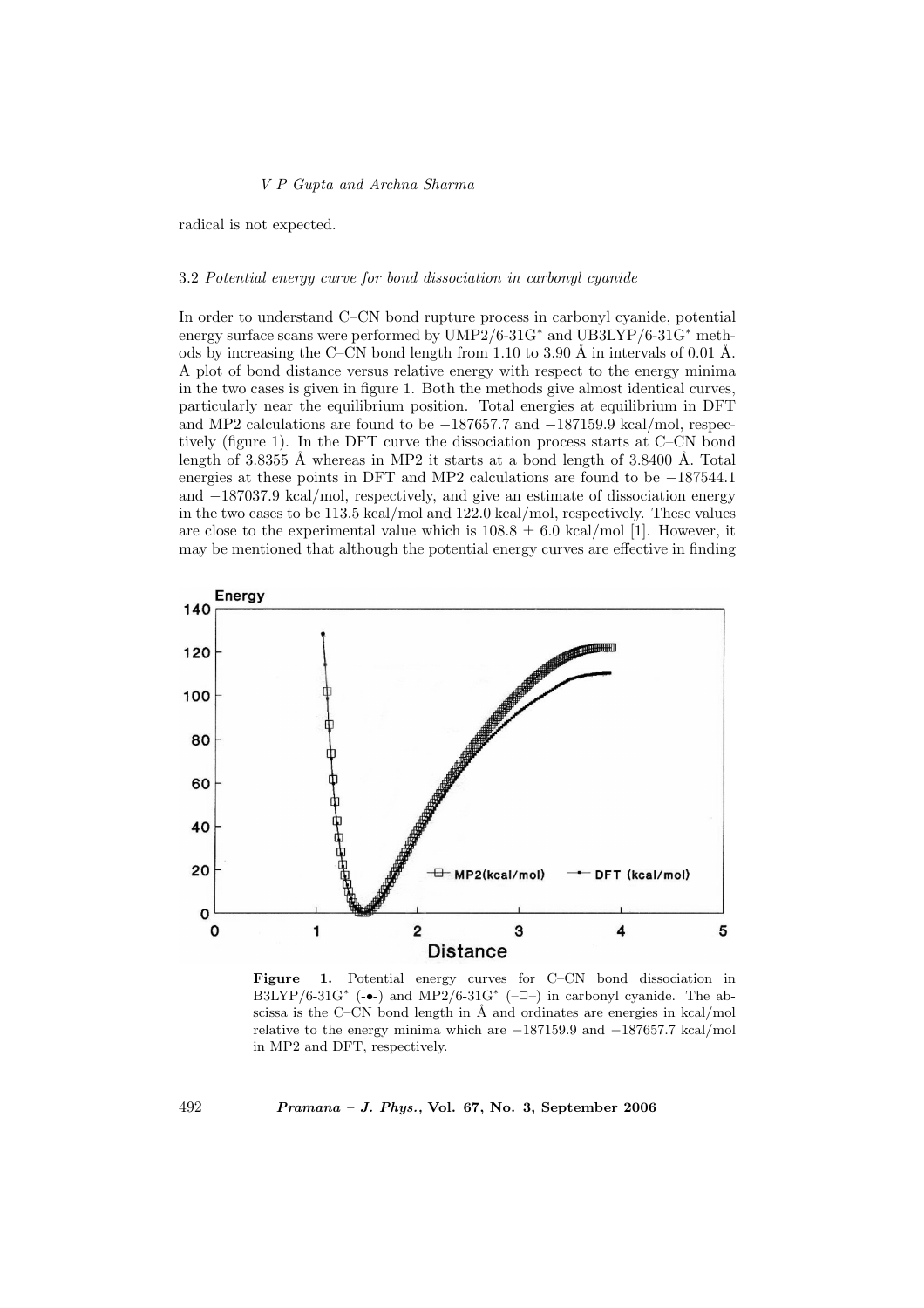Dissociation mechanisms in molecules of the type  $AB_2$ 



Figure 2. Molecular geometries at main points on dissociation and isomerization pathways of carbonyl cyanide. (a) Reactant, (b) dissociation product, (c) transition state (TS) in photoisomerization and (d) isomerization product  $(CN-C(O)-CN)$ .

the trend of a process, they provide only an estimate of the dissociation energies. More accurate values are obtained from single point energy calculations using larger basis sets and zero-point vibrational energy corrections. These are listed in table 2.

The molecular geometries of the reactant (carbonyl cyanide) and the dissociation product (figure 2), as obtained from MP2/6-31G<sup>∗</sup> and B3LYP/6-31G<sup>∗</sup> calculations are given in table 3. It may be seen from this table that at the point of dissociation the  $C_2-C_5$  bond length is 3.8400 Å in MP2 and 3.8355 Å in DFT. An increase in the C–CN bond length, which ultimately results in molecular dissociation causes an increase in the C=O bond length. Further, the bond angle CCN decreases from 180◦ (MP2) in carbonyl cyanide to about 171.34◦ (MP2) in the COCN group of the product. Also, the angle  $C_2C_5N_6$  decreases from 180 $\degree$  to 178.79 $\degree$  (MP2) in the dissociation product thereby removing linearity of the C–C and C–N bonds in the reactant.

It follows from table 2 that an inverse relationship exists between the  $C-CN/$ C–CCH bond lengths and the dissociation energies, as obtained from eq. (3), in diethynyl ketone, carbonyl cyanide and acetyl cyanide. Thus, for bond lengths 1.4479, 1.4623 and 1.4816 Å of the C–CN/C–CCH bonds, the dissociation energies in these molecules are 106.4, 97.2 and 79.2 kcal/mol, respectively. A similar relationship was suggested by Horwitz et al [8] in formyl cyanide and acetyl cyanide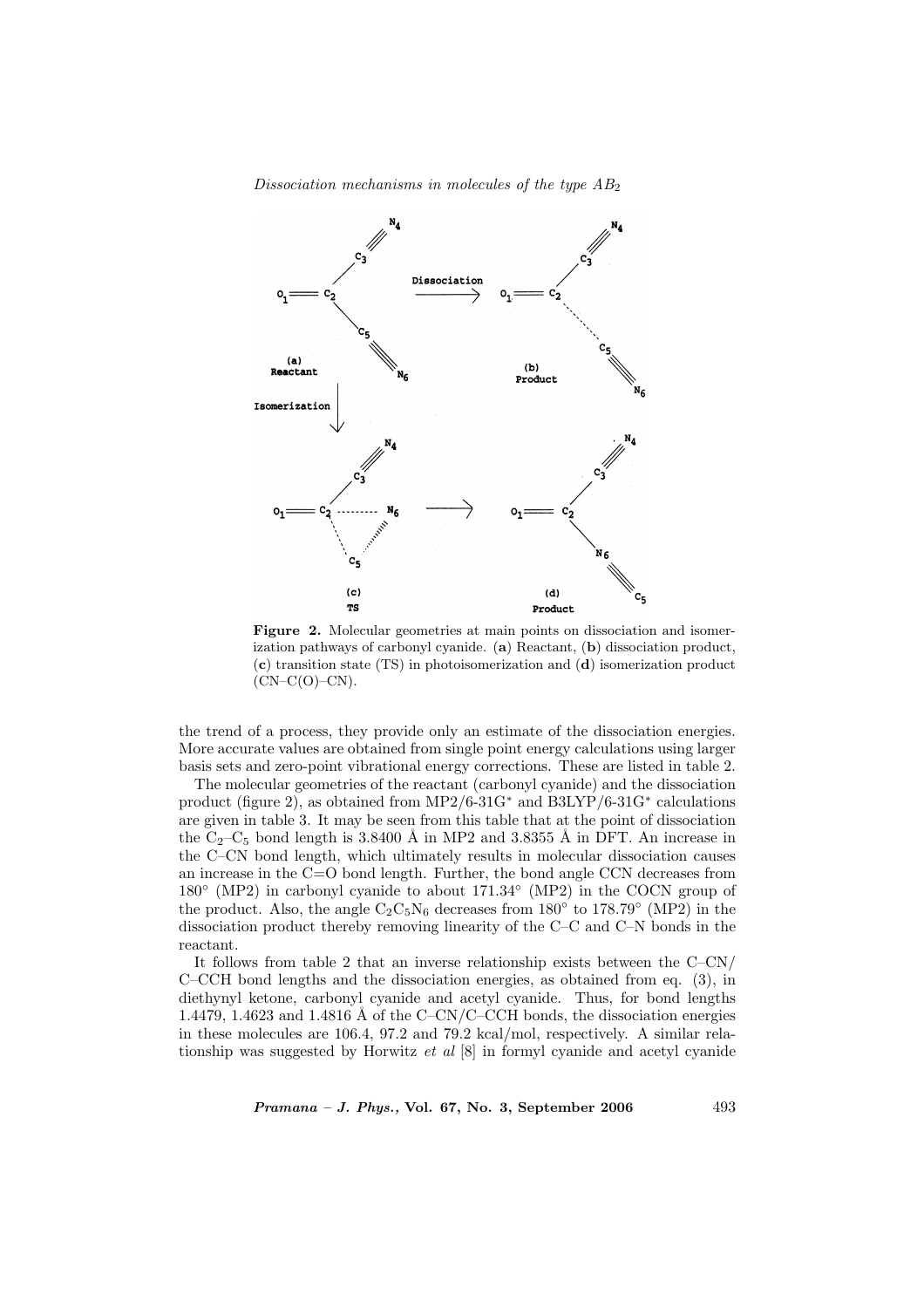which is confirmed in table 2.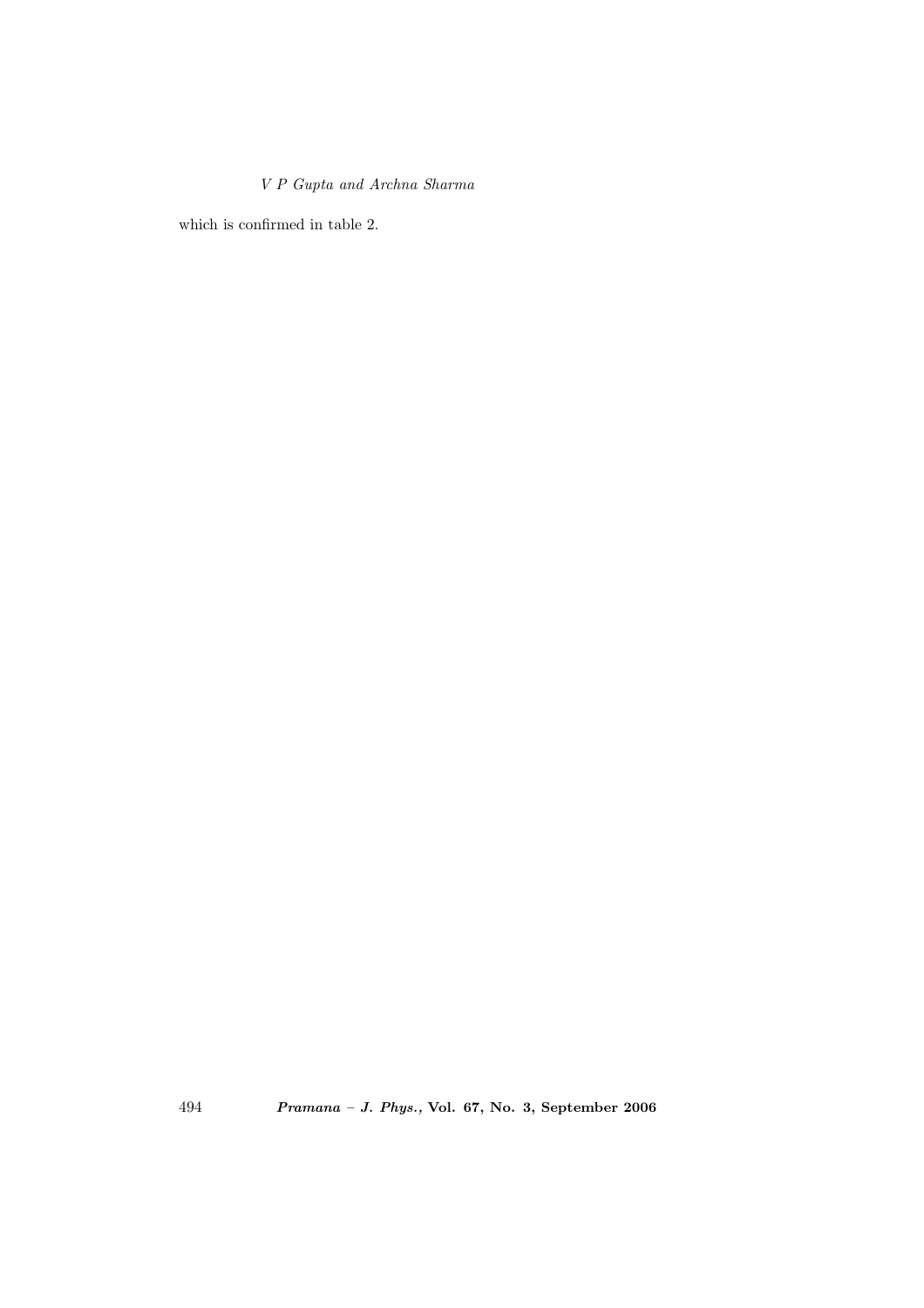| isomerization processes.<br>Table 3.   |                   |                               |                                 |                          |                        |                       |                          |                     |                                     | Molecular geometries of reactants, transition state and products of carbonyl cyanide in dissociation and                                                                                                                                                                                                                                                                         |
|----------------------------------------|-------------------|-------------------------------|---------------------------------|--------------------------|------------------------|-----------------------|--------------------------|---------------------|-------------------------------------|----------------------------------------------------------------------------------------------------------------------------------------------------------------------------------------------------------------------------------------------------------------------------------------------------------------------------------------------------------------------------------|
|                                        |                   | $CO(\text{CN})_2$<br>Reactant | Dissociation product<br>COCN+CN |                          | $CO(CN)_2$<br>Reactant |                       | COCN-CN<br>Σh            |                     |                                     | Isomerization product<br>CNC(O)CN                                                                                                                                                                                                                                                                                                                                                |
| Coordinate                             | MP2/6-<br>$31G^*$ | DFT/6-<br>$31G^*$             | MP2/6-<br>$31G^*$               | DFT/6-<br>$31\text{G}^*$ | MP2/6-<br>$31G^*$      | $311 + G^*$<br>DFT/6- | MP2/6-<br>$31\text{G}^*$ | DFT/6-<br>$311+G^*$ | MP2/6-<br>$31\overset{*}{\text{C}}$ | $311 + G^*$<br>DFT/6-                                                                                                                                                                                                                                                                                                                                                            |
| $\rm R(O_1O_2)$                        | 1.2234            | 1.2091                        | .2452                           | .2333                    | .2234                  | .2016                 | 1.1949                   | .1735               | 1.2120                              | .1944                                                                                                                                                                                                                                                                                                                                                                            |
| $\mathrm{R}(\mathrm{C}_2\mathrm{C}_3)$ | 1.4639            | 1.4655                        | 1.4641                          | 1.4478                   | 1.4639                 | 1.4634                | 1.4484                   | 1.4410              | 1.4614                              | 1.4609                                                                                                                                                                                                                                                                                                                                                                           |
| $R(C_2C_5)$                            | 1.4639            | 1.4655                        | 3.8400                          | 3.8355                   | 1.4639                 | 1.4634                | 1.7570                   | 1.8132              | 2.5974                              | 2.5755                                                                                                                                                                                                                                                                                                                                                                           |
| $\rm R(C_2N_6)$                        |                   |                               |                                 |                          |                        |                       | 1.7778                   | 1.8041              | 1.4003                              | 1.3950                                                                                                                                                                                                                                                                                                                                                                           |
| $\rm R(C_3N_4)$                        | 1.1840            | 1.1616                        | 1921                            | 1.1804                   | .1840                  | .1533                 | 1.1838                   | 1.1531              | 1.1832                              | .1528                                                                                                                                                                                                                                                                                                                                                                            |
| $R(C_5N_6)$                            | 1.1840            | 1.1616                        | 1.2018                          | 1.1962                   | .1840                  | .1533                 | 1.2071                   | 1.1875              | 1.972                               | 1.1805                                                                                                                                                                                                                                                                                                                                                                           |
| $A(O_1C_2C_3)$                         | 122.51            | 122.67                        | 118.50                          | 122.79                   | [22.5]                 | 122.70                | 127.39                   | 128.15              | 123.69                              | 123.28                                                                                                                                                                                                                                                                                                                                                                           |
| $A(C_2C_3N_4)$                         | 180.00            | 179.97                        | 171.34                          | 176.18                   | 180.00                 | 179.36                | 178.26                   | 178.94              | 177.41                              | 177.83                                                                                                                                                                                                                                                                                                                                                                           |
| $A(C_2C_5N_6)$                         | 180.00            | 179.97                        | 178.81                          | 178.69                   | 180.00                 | 179.36                | 70.96                    | 70.42               |                                     |                                                                                                                                                                                                                                                                                                                                                                                  |
| $A(C_2N_6C_5)$                         |                   |                               |                                 |                          |                        |                       | 69.11                    | 71.25               | 178.84                              | 178.82                                                                                                                                                                                                                                                                                                                                                                           |
| $A(O_1C_2C_5)$                         | 122.51            | 122.68                        | 113.81                          | 109.56                   | 122.51                 | 122.70                | 120.80                   | 120.31              | $\overline{\phantom{a}}$            | $\begin{array}{c} \rule{0pt}{2.5ex} \rule{0pt}{2.5ex} \rule{0pt}{2.5ex} \rule{0pt}{2.5ex} \rule{0pt}{2.5ex} \rule{0pt}{2.5ex} \rule{0pt}{2.5ex} \rule{0pt}{2.5ex} \rule{0pt}{2.5ex} \rule{0pt}{2.5ex} \rule{0pt}{2.5ex} \rule{0pt}{2.5ex} \rule{0pt}{2.5ex} \rule{0pt}{2.5ex} \rule{0pt}{2.5ex} \rule{0pt}{2.5ex} \rule{0pt}{2.5ex} \rule{0pt}{2.5ex} \rule{0pt}{2.5ex} \rule{0$ |
| $\rm{A(O_1C_2N_6)}$                    |                   |                               |                                 |                          |                        |                       |                          |                     | 123.39                              | 123.63                                                                                                                                                                                                                                                                                                                                                                           |
| $D(O_1C_2C_3N_4)$                      | 0.0               | 0.0                           | $-179.96$                       | $\overline{0}$ .         | $\overline{0}$ .       | 0.0                   | 2.84                     | 11.92               | 0.0                                 | 0.0                                                                                                                                                                                                                                                                                                                                                                              |
| $D(O_1C_2C_5N_6)$                      | 0.0               | 0.0                           | 0.0                             | 180.0                    | 0.0                    | 0.0                   | 99.79                    | 99.55               |                                     |                                                                                                                                                                                                                                                                                                                                                                                  |
| $D(O_1C_2N_6C_5)$                      |                   |                               |                                 |                          |                        |                       | $-104.36$                | $-103.25$           | 0.0                                 | 0.0                                                                                                                                                                                                                                                                                                                                                                              |

 $\label{thm:dislocation} Dissection \; mechanisms \; in \; molecules \; of \; the \; type \; AB_2$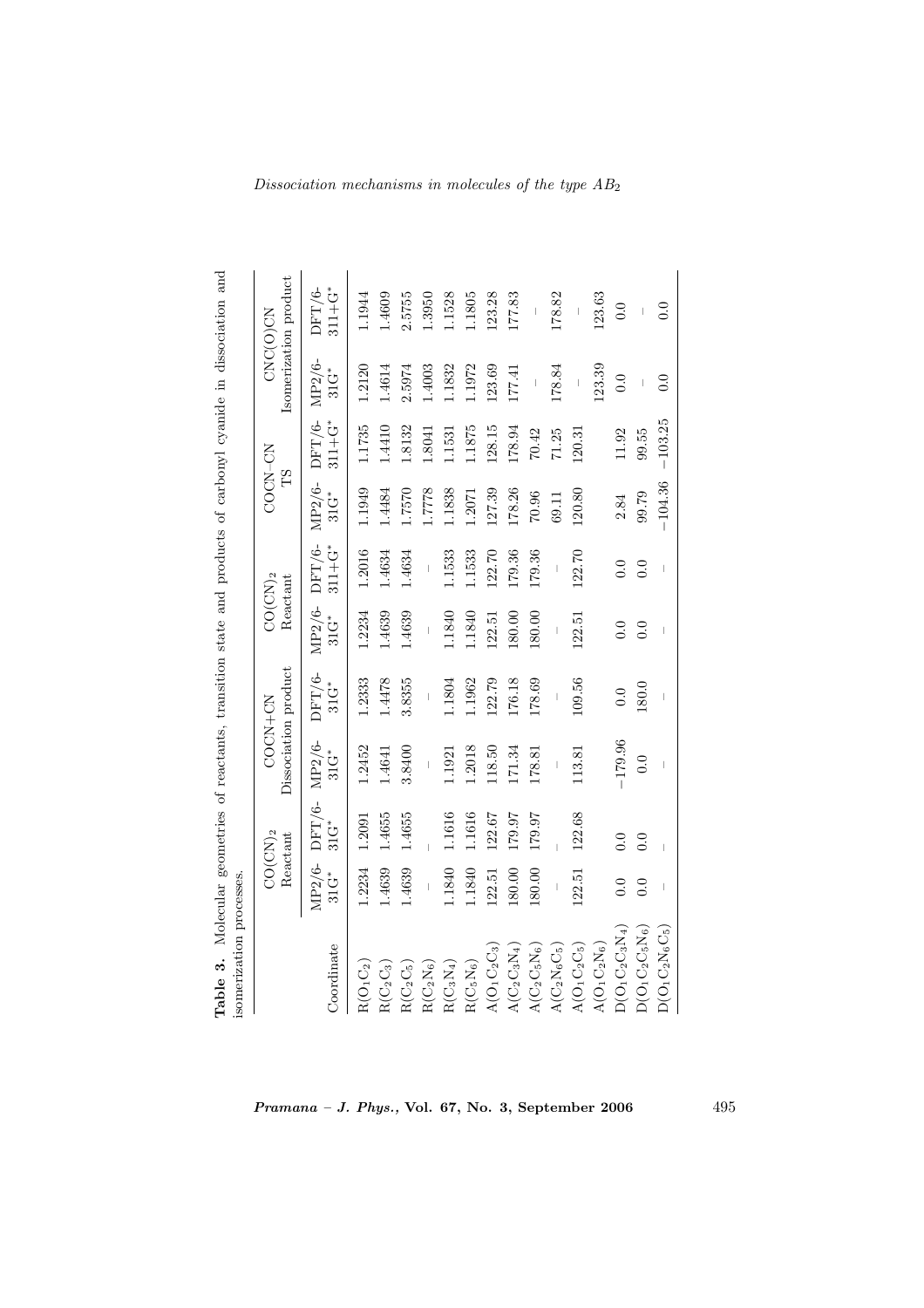#### 3.3 Isomerization studies in carbonyl cyanide

A search for transition state structures using STQN(QST2) procedure in MP2/6- 31G<sup>∗</sup> and B3LYP/6-311+G<sup>∗</sup> calculations in carbonyl cyanide shows that, besides the molecular dissociation process, there is also the possibility of a photoisomerization process through a non-planar transition state (TS). This is shown diagrammatically in figure 2. Intrinsic reaction coordinate (IRC) calculations starting from the above non-planar transition state lead to a planar and stable isomeric structure CNC(O)CN having total energy of −187140.4 kcal/mol in MP2/6-31G<sup>∗</sup> and −187698.7 kcal/mol in B3LYP/6-311+G<sup>∗</sup> . The energies of the reactant, transition state and the product from the above two methods are given in table 4. Thus, the activation barrier for the isomerization process is 53.6 kcal/mol in MP2 and 47.8 kcal/mol in DFT. A similar isomerization process has been reported by So [21] in acetyl cyanide from G2 theory with an activation barrier of 40.8 kcal/mol. The calculated values of the enthalpy difference between the higher energy isomer  $CNC(O)CN$  and the lower energy isomer  $NCC(O)CN$  in  $MP2/6-31G^*$  and B3LYP/6-311+G<sup>∗</sup> are 19.5 and 13.4 kcal/mol, respectively. Further, it follows from table 3 that a planar reactant  $CO(CN)_2$  with  $C_{2v}$  symmetry gets transformed into another planar structure CNC(O)CN through a non-planar transition state in which the dihedral angle  $O_1C_2C_5N_6$  is about 100°. The bond lengths  $C_2N_6$  and  $C_5N_6$  in the higher energy isomer are 1.4003 Å and 1.1972 Å in MP2 and 1.3950 Å and 1.1805 Å in DFT calculations and show that these bonds have an almost single-bond and triple-bond character. While the atoms  $C_2$ ,  $C_3$ ,  $N_4$  and  $C_2$ ,  $C_5$ ,  $N<sub>6</sub>$  are collinear in carbonyl cyanide, the deviation from co-linearity in CNC(O)CN is about 2◦ .

### 3.4 Vibrational assignments of the higher energy isomer

In order to ascertain the stability of the higher energy isomer  $CNC(O)CN$ , frequency calculations were conducted by MP2/6-31G<sup>\*</sup> and B3LYP/6-311+G<sup>\*</sup> methods. It is

| Molecule              | Method         | Energy (kcal/mol) |
|-----------------------|----------------|-------------------|
| Reactant              | $MP2/6-31G*$   | $-187159.9$       |
| CO(CN) <sub>2</sub>   | B3LYP/6-311+G* | $-187712.1$       |
| Transition state (TS) | $MP2/6-31G*$   | $-187106.3$       |
|                       | B3LYP/6-311+G* | $-187664.3$       |
| Product               | $MP2/6-31G*$   | $-187140.4$       |
| CNC(O)CN              | B3LYP/6-311+G* | $-187698.7$       |
| Activation energy     | $MP2/6-31G*$   | 53.6              |
|                       | B3LYP/6-311+G* | 47.8              |
| Enthalpy difference   | $MP2/6-31G*$   | 19.5              |
| $(product-reactant)$  | B3LYP/6-311+G* | 13.4              |

Table 4. Energy of carbonyl cyanide at main points on isomerization pathway.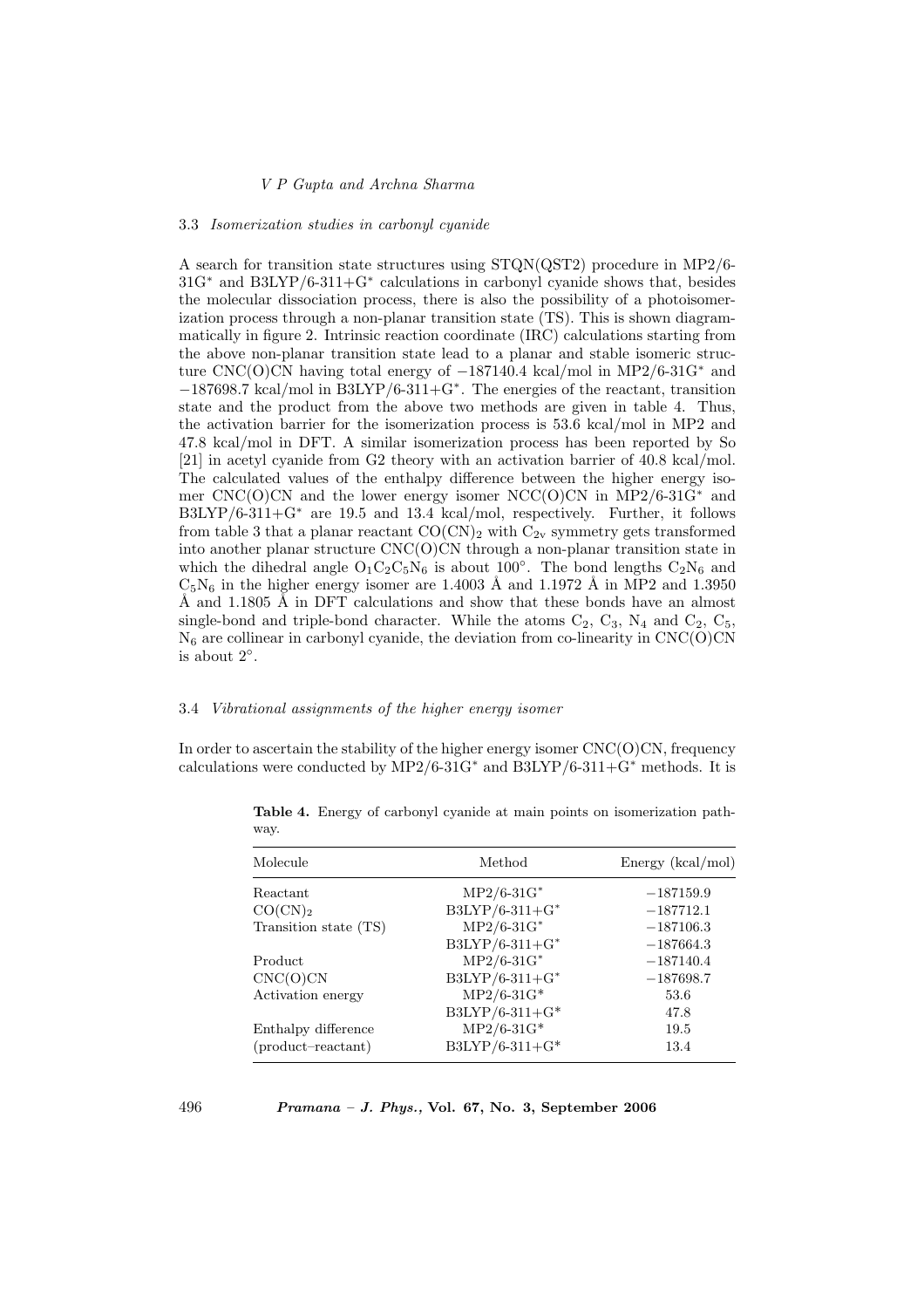found that all the calculated frequencies are real and hence confirm its stability. The fundamental IR frequencies, intensities and assignments of carbonyl cyanide and its higher energy isomer along with the experimental frequencies of carbonyl cyanide reported by Miller *et al*  $[22]$  are given in table 5. Our assignments for carbonyl cyanide based on MP2 and DFT methods agree with those of Miller et al [22]. The replacement of one of the two CN bonds of carbonyl cyanide by an NC bond in the higher energy isomer  $CNC(O)CN$  changes the frequencies of some of the  $CN$ stretch and CCN deformation modes. Thus, instead of two close absorption bands at 2172 (22.31) and 2178 (133.85)  $cm^{-1}$ , in carbonyl cyanide, the MP2 calculations predict bands at 2189 (58.95) and 2123 (380.0) cm<sup>-1</sup> in CNC(O)CN; the latter band corresponds to the isocyanide (NC) stretch mode. Also, the CNC(O)CN bands at 177 (8.74) and 218 (6.42) in MP2 may be assigned to the CNC out-of-plane and in-plane bending modes, respectively. The carbonyl stretch band in this isomer is predicted at a higher frequency of about 1772 (133.4) cm<sup>−</sup><sup>1</sup> as against 1700 (84.24) cm<sup>−</sup><sup>1</sup> in carbonyl cyanide. The higher frequency shift of this band correlates well with a lower value of 1.2120 Å of the C=O bond length in  $CNC(O)CN$  as compared to  $1.2234$  Å in carbonyl cyanide.

### 3.5 Electronic transitions

In order to understand the nature of electronic transitions in terms of their energies and oscillator strengths, ab initio calculations were performed on carbonyl cyanide, diethynyl ketone, acetonitrile and formyl cyanide by time-dependent density functional theory (TD-DFT) using BLYP functionals and  $6-311++G(2df,2p)$  basis sets. These calculations are particularly useful in understanding and rationalizing some of the experimental findings about the photodissociation processes in acetyl cyanide [8,24] and carbonyl cyanide [1] for which experimental results are available. Such a study does not seem to exist in the literature. Configuration interaction between the singly excited states was considered and spectral assignments of transitions in the 3–8 eV range are made on the basis of mixing coefficients and molecular orbital coefficients of the involved electronic states. These are given in table 6.

It may be seen that the first virtual orbital in all the four molecules is primarily  $\pi_{\rm CO}^*$  with smaller contributions by  $\pi_{\rm CN}^*/\pi_{\rm CC}^*$  in the case of carbonyl cyanide/diethynyl ketone. Thus, the lowest weak electronic transition at 365.2, 379.9, 340.1 and 349.2 nm in the case of carbonyl cyanide, diethynyl ketone, acetyl cyanide and formyl cyanide may be assigned to the forbidden  $n-\pi^*$  transition involving promotion of the lone pair of electrons to the  $\pi_{\rm CO}^*$  orbital with a small perturbation by  $\pi_{\text{CN}}^*$  and  $\pi_{\text{CC}}^*$  in the case of carbonyl cyanide and diethynyl ketone, respectively. Judge *et al* [14] reported a weak band system in the 358–385 nm range in case of formyl cyanide and Furlan *et al* [1] reported a weak band near 340 nm in carbonyl cyanide. The assignment of these bands to  $n-\pi^*$  transitions is confirmed by the present calculations. Further, three strong transitions having oscillator strengths between 0.022 and 0.11 have been predicted in the 220–250 nm range in all the molecules. Two of these have been assigned to  $\pi$ - $\pi$ <sup>\*</sup> transitions involving carbonyl and nitrile groups (table 6).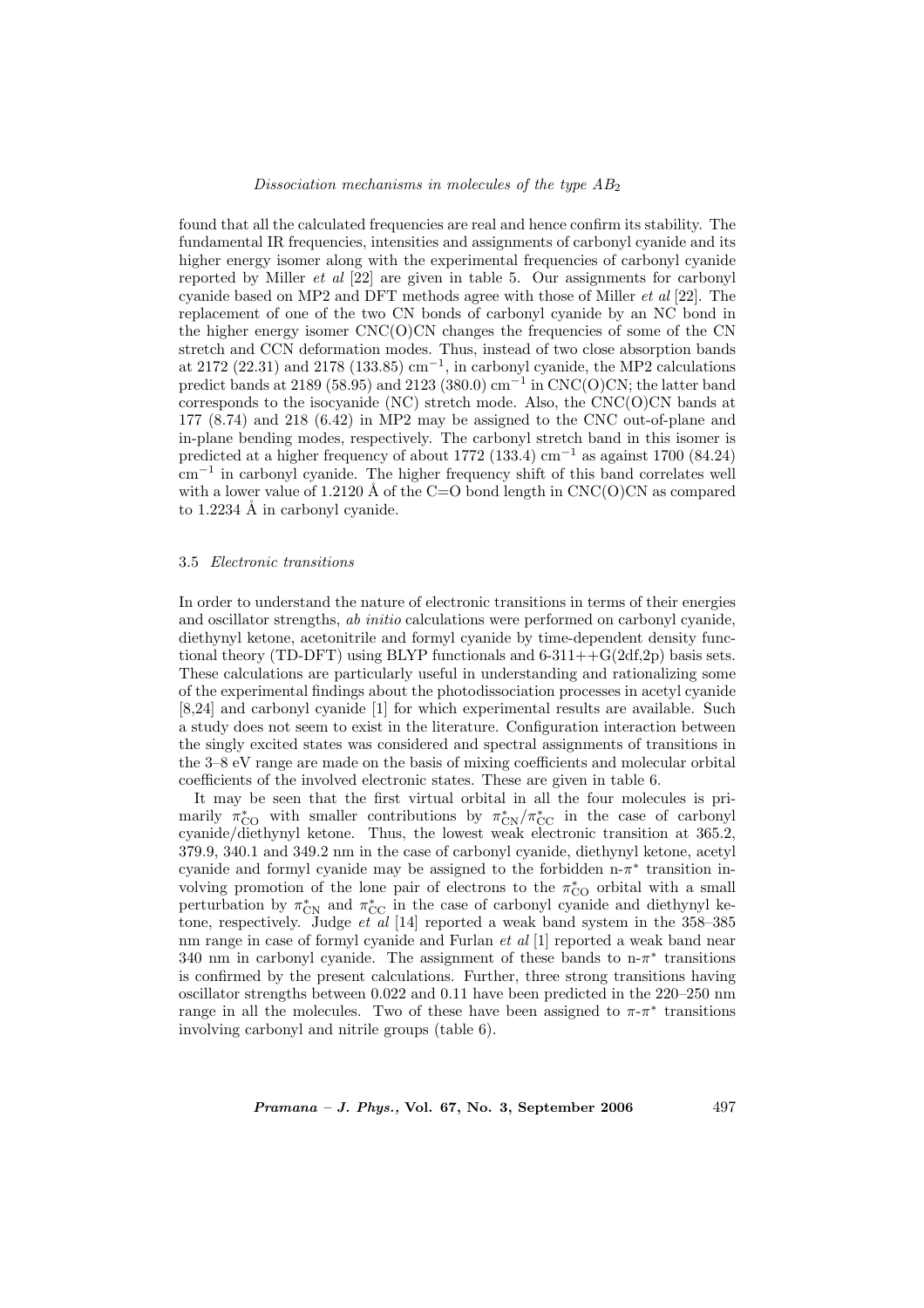|                            |                         |                 |                            |                                       |                               |             | calculated at MP2/6-31G* and B3LYP/6-311+G* levels. Figures in parenthesis correspond to intensities in KM/Mol | <b>Table 5.</b> Fundamental IR frequencies (in cm <sup>-1</sup> ) of carbonyl cyanide (NCC(O)CN) and its stable isomer (CNC(O)CN) |
|----------------------------|-------------------------|-----------------|----------------------------|---------------------------------------|-------------------------------|-------------|----------------------------------------------------------------------------------------------------------------|-----------------------------------------------------------------------------------------------------------------------------------|
|                            |                         |                 |                            | NCC(O)CN                              |                               |             | CNCOCK                                                                                                         |                                                                                                                                   |
|                            |                         |                 |                            | $\nu_{\rm calculated}$                |                               |             | $\nu_{\rm calculated}$                                                                                         |                                                                                                                                   |
| S.No. $\nu_{\text{expt.}}$ |                         |                 |                            | Symmetry $MP2/6-31G*$ DFT/6-311+ $G*$ |                               |             | Assignments MP2/6-31G* DFT/6-311+G*                                                                            | Assignments                                                                                                                       |
| 2                          | 230(ys)                 |                 | 172(22.31)                 | 2341(10.90)                           | $C \equiv N$ str.             | 2189(58.95) | 2349(41.42)                                                                                                    | $C \equiv N \text{ str.}$                                                                                                         |
| $\mathcal{L}_{2}$          | 711(vs)                 |                 | 700(84.24)                 | 761(177.41)                           | $C = O$ str.                  | 772(133.4)  | 800(281.62)                                                                                                    | $C = O$ str.                                                                                                                      |
| Ľ3                         | 712(s)                  |                 | $724(5.79)$<br>$574(1.37)$ | 28(3.84)                              | C-C str.                      | 54(16.5)    | 756(14.55)                                                                                                     | $C-C/C-N$ str.                                                                                                                    |
| $\overline{\nu}_4$         | 553(m)                  |                 |                            | 594(6.37)                             | CCC Sc.                       | 575(0.15)   | 595(1.09)                                                                                                      | CNC/CCN i.p. bend                                                                                                                 |
| 27                         | .27.5(s)                |                 |                            | 33(5.29)                              | NCC bend                      | 20(3.14)    | (25(2.34)                                                                                                      | CN/CNC i.p. bend                                                                                                                  |
| $\mathcal{V}_{6}$          | $\frac{307(w)}{712(s)}$ |                 | $122(5.38)$<br>$314(0.0)$  | 119(0.0)                              | NCC bend                      | 77(8.74)    | .74(8.22)                                                                                                      | CNC o.p. bend                                                                                                                     |
| 74                         |                         | $\frac{2}{b_1}$ | 31(6.59)                   | 53(8.13)                              | $C = O$ wag                   | 729(18.3)   | (48(20.10))                                                                                                    | $C = O$ wag                                                                                                                       |
| $\overline{\nu_8}$         | 2(s)                    |                 | 13(26.81)                  | 22(29.45)                             | NCC bend                      | 281(10.80)  | 284(11.38)                                                                                                     | CCN o.p. bend                                                                                                                     |
| $\mathcal{L}_{9}$          | 230(ys)                 |                 | (178(133.85))              | 237(91.91                             | $\Box \equiv N \sin \theta$ . | 2123(380.0  | 146(555.88)                                                                                                    | $\mathbf{N} \!\equiv\! \mathbf{C}$ str.                                                                                           |
| $\nu_{10}$                 | 102(vs)                 |                 | 154(210.71                 | 111 (239.07)                          | C-C str.                      | 157(334.25) | 129(360.31                                                                                                     | $C-N/C-C$ str.                                                                                                                    |
| $\nu_{11}$                 | $\approx 550$           |                 | 48(2.36)                   | 58(0.21)                              | $C = O$ wag                   | 648(8.12)   | 50(6.27)                                                                                                       | $C = O$ i.p. wag                                                                                                                  |
| $v_{12}$                   | 245.2(s)                |                 | <b>238(9.93)</b>           | 260(15.62)                            | NCC bend                      | 218(6.42)   | 232(8.34)                                                                                                      | CNC/NCC i.p. bend                                                                                                                 |

V P Gupta and Archna Sharma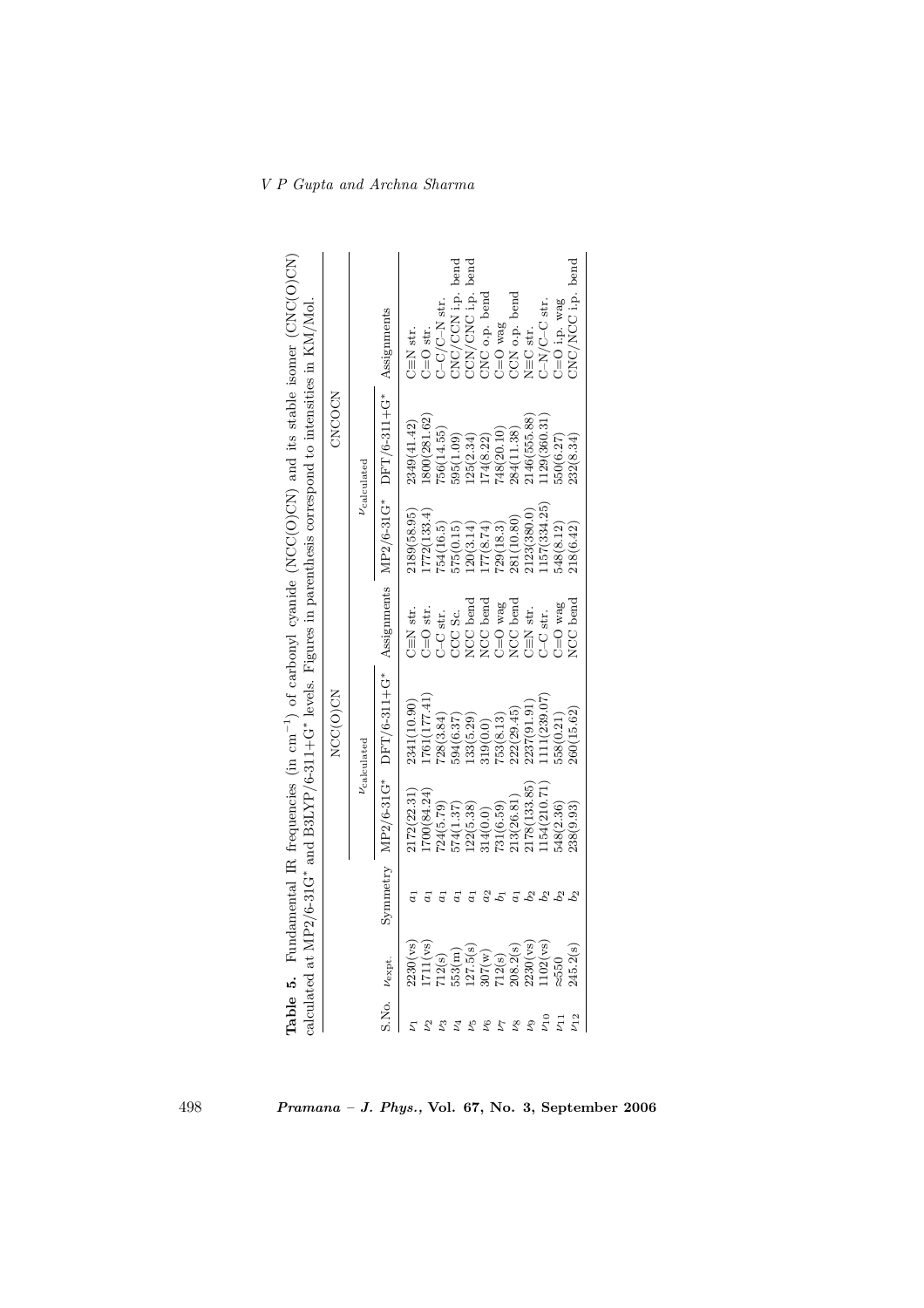### Dissociation mechanisms in molecules of the type  $AB_2$

Table 6. Calculated transition energies, oscillator strengths and assignments along with main configurations and mixing coefficients for singlet ground and excited states using  $TD-DFT/6-311++G(2df,2p)$ .

|                                                               |                            |                                                                                         |              | Transition energy         | Oscillator                       | Mixing coeffi-                                 |
|---------------------------------------------------------------|----------------------------|-----------------------------------------------------------------------------------------|--------------|---------------------------|----------------------------------|------------------------------------------------|
|                                                               |                            | Symmetry Assignment                                                                     | eV           | nm                        | strength<br>$(f \times 10^{-4})$ | cients and main<br>configurations <sup>a</sup> |
| CO(CN) <sub>2</sub>                                           |                            |                                                                                         |              |                           |                                  |                                                |
| Ground state<br>$E = -299.064512^{b}$ ${}^{1}$ A <sub>1</sub> |                            |                                                                                         |              |                           |                                  |                                                |
|                                                               | $X^1A_2$                   |                                                                                         | 3.3946       | $365.2^{\circ}$           | (0.0)                            | 1.000 [22222/00000]<br>0.686[22221/10000]      |
|                                                               | $X^1B_1$                   | $n_{\rm O}$ - $\pi_{\rm CO}^*$ , $\pi_{\rm CN}^*$                                       | 4.9216       | 251.9                     | (19.0)                           | 0.664 [12222/10000]                            |
|                                                               | $X^{1}B_{2}$               | $\pi_{\rm CN} - \pi_{\rm CN}^*$                                                         | 5.3224       | $232.9^{d}$               | (945.0)                          | 0.635[21222/10000]                             |
|                                                               | $X^1A_1$                   | $\pi_{\rm CN} - \pi_{\rm CO}^*$                                                         | 5.6472       | 219.5                     | (706.0)                          | 0.600[22122/10000]                             |
|                                                               | $\mathbf{X}^1\mathbf{B}_2$ | $\pi_{\rm CN}$ - $\pi_{\rm CO,CN}^*$<br>$n_{\rm O}$ -3S <sub>O</sub> , $\pi_{\rm CN}^*$ | 5.9655       | 207.8                     | (230.0)                          | 0.684 22221 / 01000                            |
|                                                               | $X^1B_1$                   | $n_{\rm O}$ - $\pi_{\rm CN}^*$                                                          | 7.0713 175.3 |                           | (3.0)                            | 0.700[22221/00100]                             |
| $CO(C\equiv CH)_{2}$                                          |                            |                                                                                         |              |                           |                                  |                                                |
| Ground state                                                  |                            |                                                                                         |              |                           |                                  |                                                |
| $E = -266.887671$                                             | $^{1}$ A <sub>1</sub>      |                                                                                         |              |                           |                                  | 1.000 [22222 / 00000]                          |
|                                                               | $X^1A_2$                   | $n_{\rm O}$ - $\pi_{\rm CO}^*$ , $\pi_{\rm CC}^*$                                       | 3.2635       | 379.9                     | (0.0)                            | 0.688 [22221/10000]                            |
|                                                               | $\mathbf{X}^1\mathbf{B}_1$ | $\pi_{\mathrm{CC}} - \pi_{\mathrm{CC}}^*$                                               | 4.4710       | 277.3                     | (1.0)                            | 0.704 [12222/10000]                            |
|                                                               | $\mathbf{X}^1\mathbf{B}_2$ | $\pi$ <sub>CC</sub> $-\pi$ <sup>*</sup> <sub>CO</sub>                                   | 4.7338       | 261.9                     | (1098.0)                         | 0.621 [21222/10000]                            |
|                                                               | $X^1A_1$                   | $\pi_{\mathrm{CC}} - \pi_{\mathrm{CC}}^*$                                               | 5.1454 240.9 |                           | (668.0)                          | 0.596 [22122/10000]                            |
|                                                               | $X^{1}B_{2}$               | $n_{\rm O}$ -3S <sub>O</sub> , $\pi_{\rm CC}^*$                                         | 5.4722 226.6 |                           | (508.0)                          | 0.654 [22221/01000]                            |
|                                                               | $X^1B_2$                   | $n_{\rm O}$ - $\pi_{\rm CC}^*$                                                          | 6.1694 200.9 |                           | (32.0)                           | 0.701 [22221/00010]                            |
| CH <sub>3</sub> COCN                                          |                            |                                                                                         |              |                           |                                  |                                                |
| Ground state                                                  |                            |                                                                                         |              |                           |                                  |                                                |
| $E = -246.154290$                                             | $1_A'$                     |                                                                                         |              |                           |                                  | 1.000 [22222 / 00000]                          |
|                                                               | $X^1A''$                   | $n_{\rm O}$ - $\pi_{\rm CO}^*$                                                          | 3.6456 340.1 |                           | (4.0)                            | 0.688 [22221/10000]                            |
|                                                               | $X^1A''$                   | $\pi_{\rm CN} - \pi_{\rm CO}$                                                           | 5.3033       | 233.8                     | (1.0)                            | 0.703 [22212/10000]                            |
|                                                               | $X^1A'$                    | $\pi_{\rm CN}$ $-\pi_{\rm CO}^*$                                                        | 5.9816       | 207.3                     | (392.0)                          | 0.482 [22122/10000]                            |
|                                                               |                            |                                                                                         |              |                           |                                  | $-0.456[22221/01000]$                          |
|                                                               | $X^1A'$                    | $n_{\rm O}$ -3S <sub>O</sub>                                                            | 6.2593       | 198.1                     | (220.0)                          | 0.638[22221/00100]                             |
|                                                               | $X^1A'$                    | $n_{\rm O}$ - $\pi_{\rm CN}^*$                                                          | 6.3994 193.7 |                           | (397.0)                          | 0.428 [22221/01000]                            |
|                                                               | $X^1A''$                   | $n_{\rm O}$ - $\sigma_{\rm CN}^*$                                                       | 7.1291 173.9 |                           | (22.0)                           | 0.631[22221/00010]                             |
| <b>HCOCN</b>                                                  |                            |                                                                                         |              |                           |                                  |                                                |
| Ground state                                                  | $^1$ A $'$                 |                                                                                         |              |                           |                                  |                                                |
| $E = -206.810947$                                             | $X^1A''$                   |                                                                                         |              |                           |                                  | 1.000 [22222 / 00000]                          |
|                                                               | $X^1A''$                   | $n_{\rm O}$ - $\pi_{\rm CO}^*$                                                          |              | 3.5504 349.2 <sup>e</sup> | (5.0)                            | 0.686[22221/10000]                             |
|                                                               | $X^1A'$                    | $\pi_{\rm CN}$ $-\pi_{\rm CO}^*$                                                        | 5.2060       | 238.1                     | (0.0)                            | 0.703 [22212/10000]                            |
|                                                               |                            | $\pi_{\rm CN}$ $-\pi_{\rm CO}^*$                                                        | 6.0849       | 203.7                     | (661.0)                          | 0.494 [22122/10000]                            |
|                                                               | $X^1A'$                    |                                                                                         |              |                           |                                  | $-0.423[22221/01000]$                          |
|                                                               |                            | $n_{\Omega}$ -3S $_{\Omega}$                                                            | 6.2831 197.3 |                           | (461.0)                          | 0.554 [22221/01000]                            |
|                                                               | $X^1A'$                    |                                                                                         | 6.8674 180.5 |                           | (286.0)                          | 0.342[22122/10000]<br>0.704 [22221/00100]      |
|                                                               | $X^1A'$                    | $n_{\rm O}$ - $\pi_{\rm CN}^*$                                                          | 7.8612 157.7 |                           | (242.0)                          | 0.702 [22221/00010]                            |
|                                                               |                            | $n_{\rm O}$ – $\sigma_{\rm CN}^*$                                                       |              |                           |                                  |                                                |

<sup>a</sup>Five higher energy occupied orbitals and five lower energy unoccupied orbitals have been listed; <sup>b</sup>energy in a.u.; <sup>c</sup>experimental value ∼340 nm (ref. [1]); <sup>d</sup>experimental value 230 nm (ref. [1]); <sup>e</sup>experimental range 358–385 (ref. [14]).

The calculated absorption bands at 207.8 (0.0230), 226.6 (0.0508), 198.1 (0.0220) and 197.3 (0.0461) nm (table 6) in carbonyl cyanide, diethynyl ketone, acetyl cyanide and formyl cyanide, respectively, may be assigned to Rydberg transitions  $<sup>1</sup>(n,3s)$  in the oxygen atom. The numbers in brackets show oscillator strength. In</sup> the case of carbonyl cyanide and diethynyl ketone, however, these have perturbations from transitions to  $\pi_{\text{CN}}^*$  and  $\pi_{\text{CC}}^*$  states. Our assignments to these bands as being primarily the Rydberg transitions are in conformity with those of Robin [15]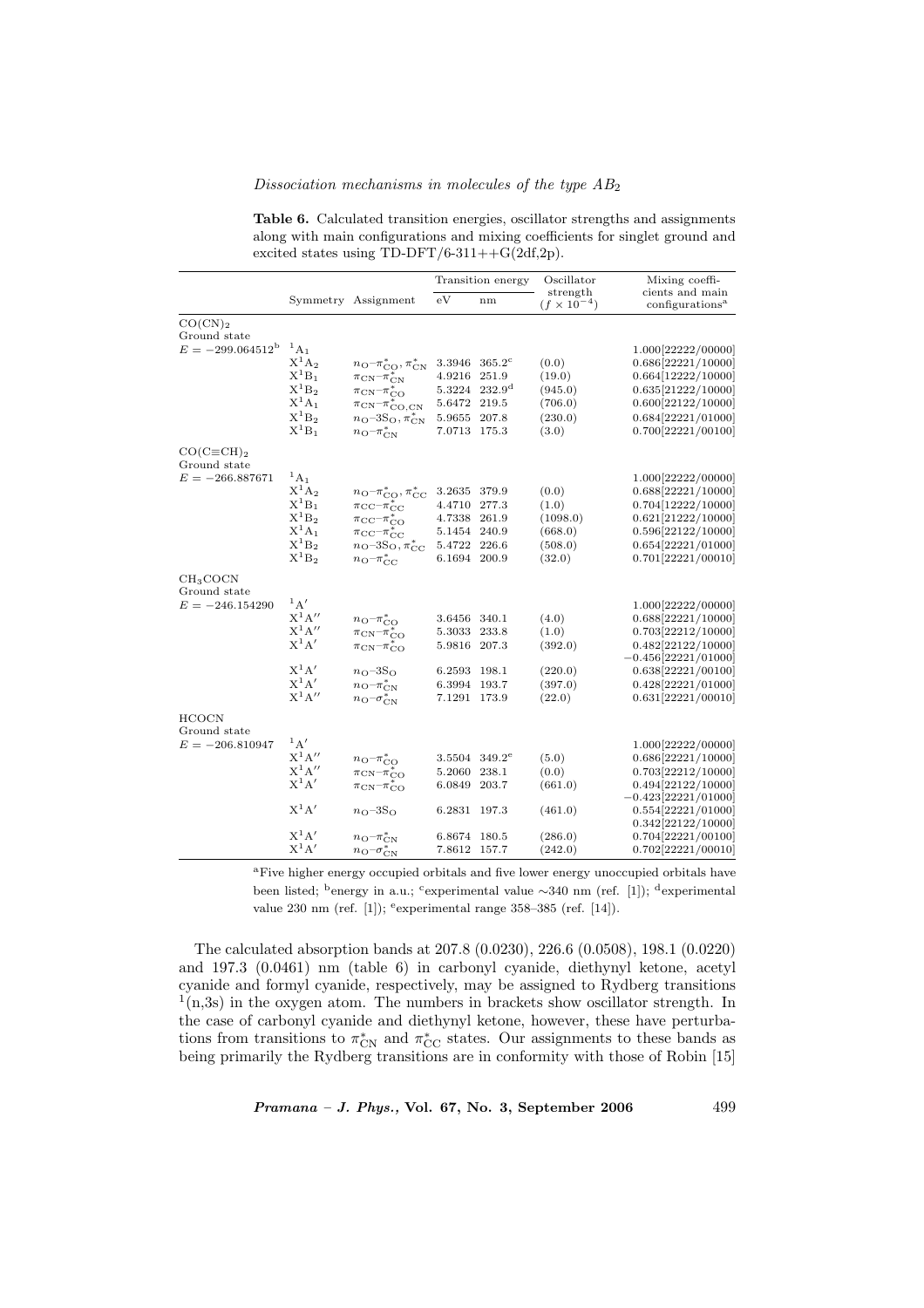and Donaldson *et al* [16] in similar carbonyl compounds. These authors, however, suggested that molecules excited to these Rydberg states subsequently predissociate from a lower electronic surface. While these findings may be true for acetyl cyanide, as suggested by Horwitz et al [8] also in the case of carbonyl cyanide and diethynyl ketone a transfer to a lower energy  $\pi_{\rm CN}^*/\pi_{\rm CC}^*$  level is also possible due to appreciable interaction between the 3S<sub>O</sub> and  $\pi_{\text{CN}}^*/\pi_{\text{CC}}^*$  states as suggested by their molecular orbital coefficients.

Furlan et al [1], have interpreted their data on photodissociation in carbonyl cyanide using photofragment translational energy spectroscopy on the premise that a band at 230 nm in the molecule corresponds to the Rydberg transition. However, based on the present calculations this band may be correlated with the strongest band in the spectrum at 232.9 (0.0945) nm and assigned to a  $\pi$ - $\pi$ <sup>\*</sup> transition (table 6). The Rydberg transition in carbonyl cyanide is predicted as a strong band at 207.8 (0.0230) nm, which is close to similar strong transitions in acetyl cyanide (198.1 nm) and formyl cyanide (197.3 nm).

# 4. Conclusions

Energy analysis and transition state, IRC (intrinsic reaction coordinates) and electronic transition studies based on high level ab initio calculations rationalize some of the experimental findings of Furlan  $et$  al  $[1]$  and Horwitz  $et$  al  $[8]$  on photodecomposition mechanism and energies of photofragments in carbonyl cyanide and acetyl cyanide. Stepwise decomposition with 193 nm radiation takes precedence over the concerted reaction mechanism in carbonyl cyanide, diethynyl ketone and acetyl cyanide. Photodecomposition of acetyl cyanide to  $\text{CH}_3^{\bullet} + \text{COCN}^{\bullet}$ , even after discounting for the exit barrier for  $\alpha$ -cleavage, requires lesser energy than that needed for its dissociation to  $CH_3CO^{\bullet} + CN^{\bullet}$ . Thus the pathway through decomposition to the COCN<sup>•</sup> radical may be preferred over the one through CN<sup>•</sup> radical. The higher available energy of the COCN<sup>•</sup> radical in acetyl cyanide (and hence a greater probability for its further decomposition) than in carbonyl cyanide may explain its non-detection during the dissociation of this molecule. This is in contrast to the latter molecule where it is found in 75% concentration. It may also be suggested that further decomposition of COCCH<sup>•</sup> radical in diethynyl ketone into CO and CCH• may not be possible from energy considerations. Quantum chemical calculations in carbonyl cyanide, diethynyl ketone, acetyl cyanide and formyl cyanide have provided complete assignment to the electronic transitions in terms of frequency, oscillator strength, mixing coefficients and main configurations of the involved electronic states. These are helpful in identifying the electronic states that lead to the decomposition process. Calculations suggest a strong interaction between the Rydberg state <sup>1</sup>(n,3S) and the  $\pi_{\text{CN}}^*$  and  $\pi_{\text{CC}}^*$  states of carbonyl cyanide and diethynyl ketones, respectively, resulting in molecular dissociation from the  $\pi_{\text{CN}}^*/\pi_{\text{CC}}^*$  states. In formyl cyanide and acetyl cyanide, however, the dissociation process involves the Rydberg state  $(1,3S)$ . DFT- and MP2-based potential curves and transition state, and IRC studies suggest that, in addition to the direct photodecomposition process in carbonyl cyanide, a photoisomerization process through a non-planar transition state may also occur. This may result in the formation of a stable planar isomer  $CNC(O)CN$ . Indications for the existence of such a non-planar